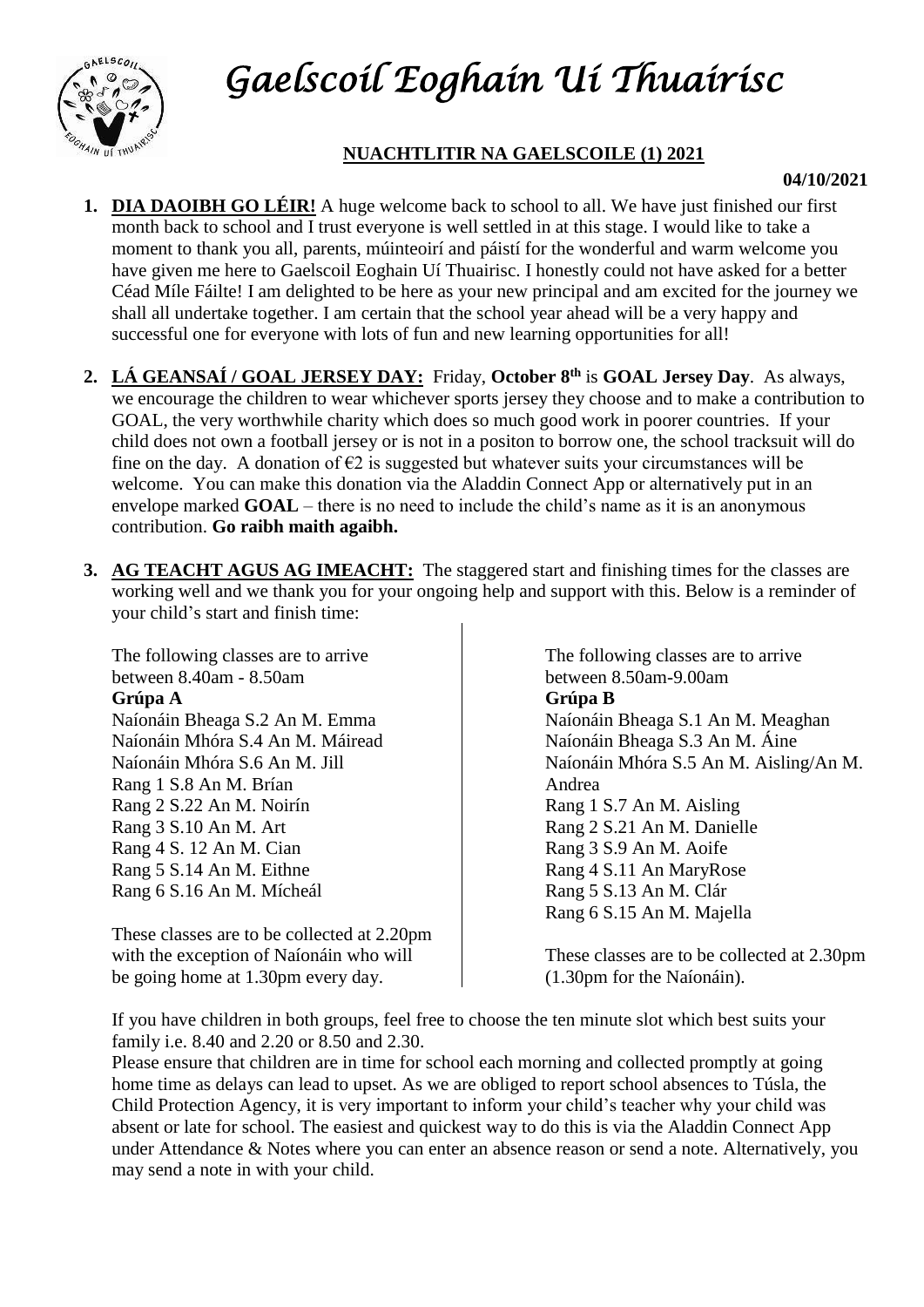- **4. ÉADAÍ SCOILE:** By now your child will know which days s/he will be doing sport in school. We would remind you that the sports uniform should only be worn on these days. A gentle reminder that **plain** black tracksuit bottoms are to be worn, thus avoiding competition regarding logos/stripes of some more expensive styles, as well as runners which are safe for sports class. Tight leggings are not permitted. On other days, the full brown uniform should be worn, including school tie and **dark footwear**. *Please ensure that all school jumpers/coats etc. are clearly labelled with the child's name (as Gaeilge) and Seomra number.* We already have a number of uniform items looking for their owners - we are very aware of the cost involved with school uniforms – please encourage your child to be responsible for their school jumpers etc. and to check that they have all items going home every evening. The Cairde Committee hope to be able to arrange a sale of unwanted uniforms in the near future and will update you when this is arranged. A reminder also that hairstyles and hair colour are to be **appropriate for primary school and to be kept natural** – this avoids distraction and pressure on others to compete with the latest fashion.
- **5. GEATAÍ SCOILE:** In the interest of safety, the pedestrian school gates will closed but not locked during break times. Should you need to use the gates during these times, please ensure that you close them after you.
- **6. PÁIRCEÁIL:** Your co-operation regarding using the **unofficial one way system** is hugely appreciated. A reminder that residents' **driveways are never to be blocked,** even for a minute or two. Please avoid parking on **footpaths or on grassed areas** in our local housing area also. With such a large volume of children being dropped and collected each day, a little patience from all helps to ensure safety for everyone. Bus bays are **strictly for buses only** and are never to be used, even for a **'quick drop-off'.** This also applies during the school day as we regularly have buses collecting and dropping children for sporting and other activities. With 10 buses bringing children to the Gaelscoil, it is absolutely vital that this area is reserved exclusively for them. **Please inform child minders or others who may be dropping/collecting your child of this.** Parking a bit away from the school e.g. at Éire Óg and walking the short distance to the school, is an excellent way to help reduce traffic congestion at the school and an ideal way to get a little fresh air before the school day begins.
- **7. LEABHAIR SCOILE:** As always, we are continuing with our book rental scheme, helping to keep the cost of book bills to a minimum and also helping the environment, as part of our **Scoil Ghlas/ Green School**. Most books have already been supplied to the children, with the remainder being made available during the year as required. New copies of books have been purchased again this year, replacing some which had become somewhat shabby from use. With such an enormous volume of books in the system for almost 500 children, it is possible that one or two no longer fit for use may have slipped through. If your child has received one of these, please feel free to return it and a better copy will be supplied. Please encourage your child to take good care of the books during the school year – the success of our Book Rental Scheme depends on the books being kept in good condition and fit to be passed on for another child's use. Lost or damaged books are to be replaced. **Buíochas mór** to all who have paid their book bills by now, and to those who continue to pay in instalments, as arranged. Co-operation by all ensures that we can continue with this very worthwhile system, helping to reduce the bills significantly, especially in the senior classes.
- **8. GRUAIG:** To avoid unnecessary problems associated with headlice, we are asking that you **check and fine comb** your child's hair every Monday as part of the Obair Bhaile.
- **9. LÓN:** A reminder of our **Healthy Lunch Policy** drinks of milk, water or diluted juice and healthy options such as sandwiches, rolls, wraps, fruit or yogurt (provided that the child can manage independently). Lots of suggestions for school lunches can be found as an appendix to our Healthy Lunch Policy, available on our school website. Any items including chocolate and popcorn are to be avoided please. The children will bring home any uneaten lunch as well as wrappers in their **Bosca Lóin** – then you will know what exactly has been eaten. As we now have quite a number of children with nut allergies, we will continue with a **complete ban on nuts, foods with nut traces and nut-**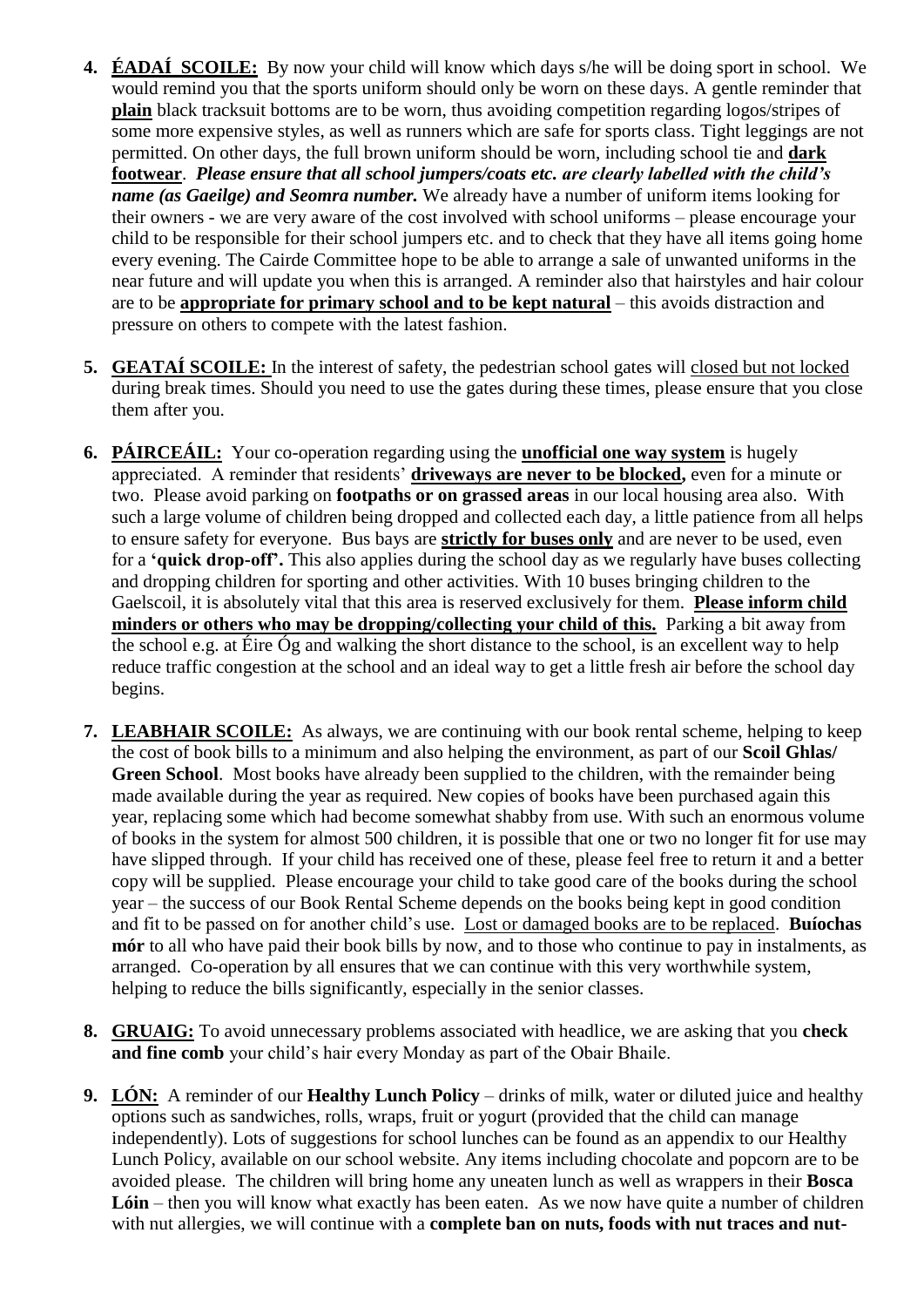**based products such as** *peanut butter and Nutella.* Lip balms and other such items are also not permitted as many contain coconut oil. Some of our pupils have **Cystic Fibrosis** and can be at risk if exposed to many common illnesses. Please let us know if your child has contracted a virus such as flu so that these children can be protected as much as possible. Some pupils who suffer from asthma need access to inhalers while in school. Please ensure that these are kept in date, with a spare in the oifig if possible. Your co-operation in this matter is hugely appreciated – the health and wellbeing of all the children remains our priority.

- **10. SNÁMH:** Children in Rang 2 (M. Nóirín) and Rang 4 (M. MaryRose) started swimming lessons on the 6<sup>th</sup> September and will continue for eight Mondays in total. This is heavily subsidised by the Parents' Voluntary Contribution, ensuring that every child has the opportunity to learn to swim while in school with us.
- **11. FOIRMEACHA EOLAIS:** All contact numbers etc. need to be kept **up to date** for school records. This is especially vital if a child should be ill or have an accident. You can update your details via the Aladdin Connect App or contact Paula in the school office to do so. In the case where family circumstances may have changed, please let us know in confidence, as such situations can affect children hugely and we would like to help and support them where possible.
- **12. SACRAIMINTÍ:** Recently the páistí in Ranganna 4 An M. Cian & An M. MaryRose and Ranganna 3 An M. Art & An M. Aoife received their Céad Chomaoineach Naofa. The children were fantastic on the day and their patience in waiting for their special day is to be admired and commended. *Maith sibh a phaistí!* A special word of thanks to the múinteoirí who helped to prepare the children so well, the whole parish team for facilitating the ceremonies and in particular to An tAthair Conn who made each of the four ceremonies so special for the children. *Buíochas ó chroí.*

**Comhneartú / Confirmation:** A date has been agreed for the Confirmation of last year's Rang 6. This date is Saturday 20<sup>th</sup> November 2021 at 11am and will take place in The Holy Family Church in Askea. We look forward to welcoming back the now 1<sup>st</sup> year páistí for the celebration of their confirmation ceremony.

- **13. CRUINNITHE TUISMITHEOIRÍ:** We are currently awaiting updated guidelines regarding Parent / Teacher meetings, which we hope to have before the end of November. These will include all classes, with the exception of Naíonáin Bheaga / Junior Infants, which will be held before the Spring midterm break.
- **14. OÍCHE SHAMHNA:** Our tradition of dress up for Halloween will go ahead as always on Friday  $22<sup>nd</sup> October 2021 – we look forward to seeing very creative outfits from staff and children alike!$ It's now time to get working on those costumes!
- **15. SLÁN & FÁILTE:** As you all know An M. Emer, who has been teaching here with us in the Gaelscoil since 1997, retired on Friday last. The páistí gave her a fantastic farewell with a rousing rendition of Meanma na Gaelscoile! We wish M. Emer every happiness in this next phase of her life. Bain súp as a Emer! With An M. Emer's retirement, we also welcome our newest member of staff to the Gaelscoil. I know you will join me in wishing An M. Neasa a big Céad Míle Fáilte chuig foireann na Gaelscoile.

## **GLÓR CHEATHARLACH – Nuacht an Fhómhair / Autumn News 2021**

**NAÍONRA Áras na nÓg:** Our Naíonra Áras na nÓg based in the Éire Óg complex offers 2 free years of ECCE Preschool 'as Gaeilge'. We have 33 children, 2 rooms and staff of 5. Full details and to book a place for the coming years contact Eliz 085 1668341 or [arasnanog@gmail.com](mailto:arasnanog@gmail.com)